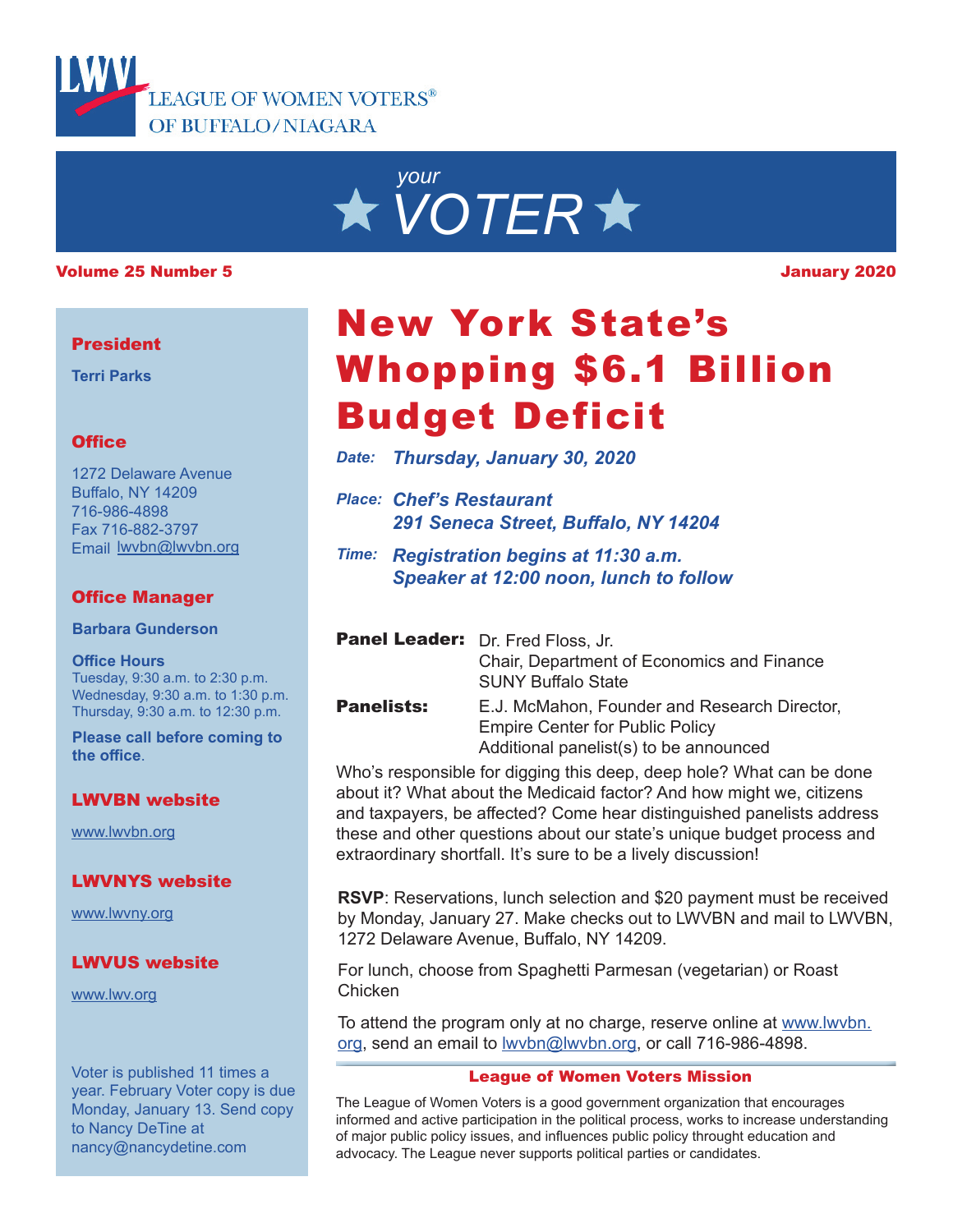## President's Report: Honoring League Volunteers from 2019

For the past few years, I have compiled a list of the folks who have helped carry out the work of the League. Each year, the list has grown! Most of the people on the list are League members. Many people have volunteered for two to 10 different League activities and many times during the year for each activity. Some of the people on the list volunteered once or for only one specific activity, such as attending naturalization ceremonies and registering new citizens to vote. We value the work of each person below regardless of the number of hours or activities where you've helped the League further its mission.

"I slept and dreamt that life was joy. I awoke and saw that life was service. I acted and behold, service was joy." Rabindranath Tagore

I hope that each of the fine people in this list find joy in service to the League of Women Voters. I surely do! We had at least 128 volunteers in 2019.

| <b>Kristin Allen</b>      | <b>Kathy Elias</b>         | <b>Linda Koenigsberg</b>  | <b>Christine Reichmuth</b> |
|---------------------------|----------------------------|---------------------------|----------------------------|
| <b>Lona Allendorfer</b>   | <b>Joan Eschner</b>        | <b>Betty Krist</b>        | <b>Lori Reiner</b>         |
| <b>Agnes Annis</b>        | <b>Palka Family</b>        | <b>Rebecca LaCivita</b>   | <b>Dianne Riordan</b>      |
| <b>Phyllis Banas</b>      | <b>Sue Fay Allen</b>       | <b>Janet Lenichek</b>     | <b>Lori Robinson</b>       |
| <b>Bill Black</b>         | <b>Shonnie Finnegan</b>    | <b>Kathie Macaluso</b>    | <b>Alberta Roman</b>       |
| <b>Joyce Bol</b>          | <b>Wynnie Fisher</b>       | <b>Janet Massaro</b>      | <b>Alice Rosenthal</b>     |
| <b>Melissa Boltz</b>      | <b>Barbara Frackiewicz</b> | <b>Helen Mayo</b>         | <b>Alice Say</b>           |
| <b>Margie Boyce</b>       | <b>Ramona Gallagher</b>    | <b>Kathleen McCarthy</b>  | <b>Mary Scheeder</b>       |
| <b>Joan Bozer</b>         | <b>Scott Gehl</b>          | <b>Patty McClain</b>      | <b>Deborah Schiffner</b>   |
| <b>Barbara Brooks</b>     | <b>Ellen Gibson</b>        | <b>Ellie McConnell</b>    | <b>Joan Sillman</b>        |
| <b>Dot Brown</b>          | <b>Gladys Gifford</b>      | <b>Kathleen McCormick</b> | <b>Joan Simmons</b>        |
| <b>Margaret Brunson</b>   | <b>Janet Goodsell</b>      | <b>Laura McDade</b>       | <b>Joan Simon</b>          |
| <b>Judy Capodicasa</b>    | <b>Michele Greco</b>       | <b>JoAnn Mecca</b>        | <b>Lynda Stephens</b>      |
| <b>Judy Casassa</b>       | <b>Barbara Gunderson</b>   | <b>Peg Mergenhagen</b>    | <b>Sue Stievater</b>       |
| <b>Kristin Chilcott</b>   | <b>Kathleen Heffern</b>    | <b>Barbara Metivier</b>   | <b>Dorothy Tao</b>         |
| <b>Judy Clarke</b>        | <b>Mary Herbst</b>         | <b>Sally Metzger</b>      | <b>Lee Tetkowski</b>       |
| <b>Ann Converso</b>       | <b>Jennifer Hoffman</b>    | <b>Judy Metzger</b>       | <b>Lyle Toohey</b>         |
| <b>Rebecca Costanzo</b>   | <b>Judy Hoffman</b>        | <b>Patti Meyer-Lee</b>    | <b>Pat Townsend</b>        |
| <b>Sharon Cramer</b>      | <b>Holly Hutchinson</b>    | <b>Nora Mikes</b>         | <b>Mary Ann Turkla</b>     |
| <b>Josette Cunningham</b> | <b>Maxine Insera</b>       | <b>Arlene Miles</b>       | <b>Lois Uhteg</b>          |
| <b>Elaine Cusker</b>      | <b>Amanda Irons-</b>       | <b>Sally Moelhau</b>      | <b>Lynne Vallone</b>       |
| <b>Kristen deGuehrey</b>  | <b>Rindfleisch</b>         | <b>Ellen Moomaw</b>       | <b>Kate Wagner</b>         |
| <b>Nancy DeTine</b>       | <b>Barbara Jezioro</b>     | <b>Peter Neal</b>         | <b>Phyllis Walling</b>     |
| <b>Marian Deutschman</b>  | <b>Shirley Joy</b>         | <b>Ellen Neumaier</b>     | <b>Judy Weidemann</b>      |
| <b>Sharon Dobkin</b>      | <b>Joanne Kahn</b>         | <b>Amelia Palka</b>       | <b>Barbara Weitzner</b>    |
| <b>Krysta Doerfler</b>    | <b>Olga Karman</b>         | <b>Art Parks</b>          | <b>Pat Wille</b>           |
| <b>Ruth Dombrowski</b>    | <b>Marlene Katzel</b>      | <b>Terri Parks</b>        | <b>Karen Willyoung</b>     |
| <b>Susan Dombrowski</b>   | <b>Beth Kauffman</b>       | <b>Lisa Parshall</b>      | <b>Amy Witryol</b>         |
| <b>Alan Dozoretz</b>      | <b>Karen Keaton</b>        | <b>Michelle Perkins</b>   | <b>Liz Zausmer</b>         |
| <b>Pat Egan</b>           | <b>Marilee Keller</b>      | <b>Marianne Poprosky</b>  | <b>Ann Zawicki</b>         |
| <b>Mike Egan</b>          | <b>Karl Klingenschmitt</b> | <b>Tina Prygon</b>        |                            |

*Terri Parks*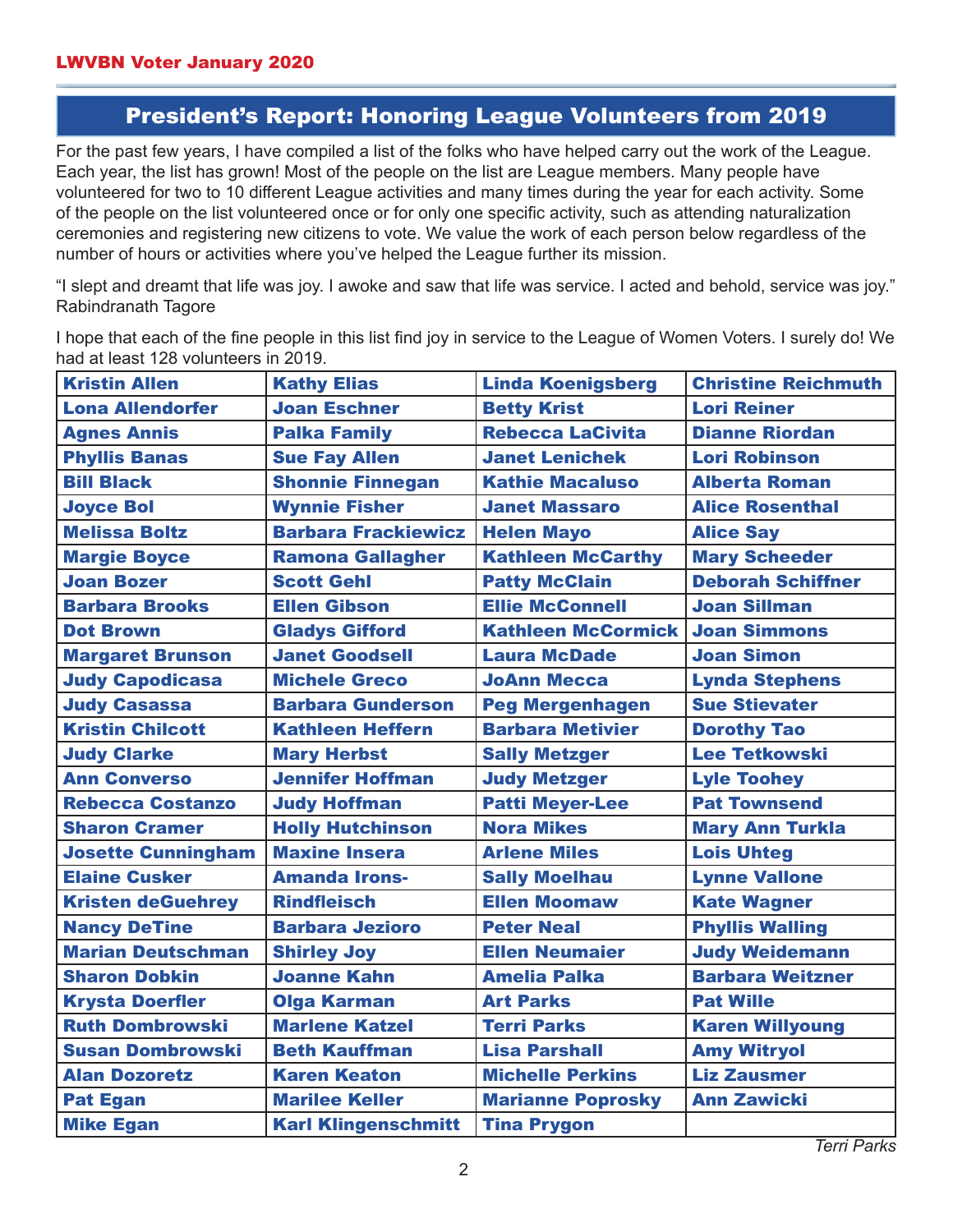### Call for Nominations — Making Democracy Work Award: Honoring Community Leaders

This edition of the Voter includes a nomination form for the 2020 Making Democracy Work Award. Please consider nominating a community member who you feel has made memorable efforts to make democracy work. Recent honorees include attorney Michael Kuzma, Erin Heaney, Bill Nowak, Sam Magavern, Bonnie Smith from WEDI, Scott Gehl from HOME, Roger Cook, Rev. Kirk Laubenstein, and Barbara Seals Nevergold. We welcome your nomination for the 2020 award by February 21, 2020. The nomination form has complete details.

*Terri Parks*

#### We Need Your Ideas!

Each year, the state League requests suggestions for the legislative priorities for lobbying our state legislators. Please take some time to think about this opportunity and join us at the Issues and Program Committee meeting at 4:00 p.m. on Tuesday, January 7, 2020, at the Harlem Road Community Center. You may write us your suggestions and mail or email them to the League office at lwvbn@lwvbn.org by January 3. We look forward to a lively discussion.

*Marian Deutschman & Terri Parks*

#### Welcome to Our New Office Manager

We are most pleased to welcome Barbara Gunderson as Office Manager for the League of Women Voters of Buffalo/Niagara. She officially began work on December 17. Barbara will be in the League office on Tuesdays from 9:30 a.m. to 2:30 p.m., Wednesdays from 9:30 a.m. to 1:30 p.m. and Thursdays from 9:30 a.m. to 12:30 p.m. An exception will be the week of each board meeting, when she will substitute Monday for Tuesday and the office will be open from 1:00 to 4:00 p.m. As always, we encourage people to call the office before you drop in. Barbara will continue her work as Voter Services Chair as an off-board Committee Chair. She is being well oriented to her new responsibilities by Mary Ann Turkla.

Please note: The Leage office will be closed when the Network of Religious Communities is closed due to weather.

*Terri Parks*

#### *In Memoriam*

It is with deepest sorrow that we note the passing of one of the finest women and League volunteers we remember, Judy Clarke. Judy served the League for many years with her caring nature, positive and respectful relations with everyone, keen intellect, dedication and quick wit. Judy enlivened every meeting with her incisive comments and keen observations. Judy served the board as Secretary and First Vice President and was Volunteer Coordinator from 2013 until December 2018. Judy was also one of the first people to volunteer as a member of the Finance Committee when we organized it in 2012, to ensure that we manage our funds wisely and to increase the earnings from our reserve funds. She did most of the research and writing of our investment policy and was a key committee member to monitor our investments. Judy continued to be the main helper and advisor for her husband, Alan Dozoretz, the League's Election Services Chair. The fine obituary in The Buffalo News mentioned several other community boards that had the good fortune of Judy's able service. Donations to the League in her memory will be gratefully received.

*Terri Parks*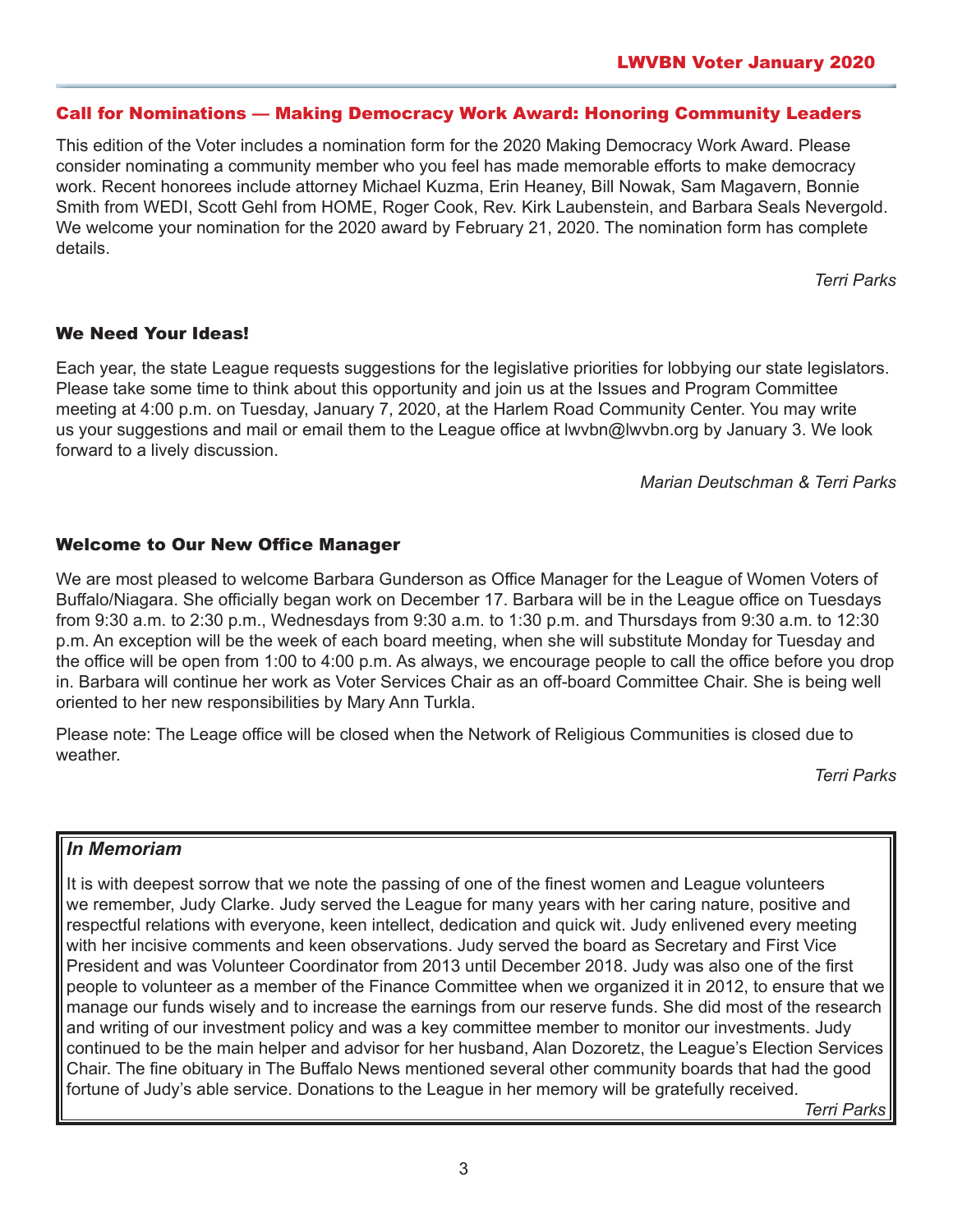## BMHA Election Services

The Election Services Committee met at the League office in early December and conducted two mailings – for a nominations meeting at LBJ and for an election at Lakeview Homes, both to be held in early January. Many thanks to Mary Ann Turkla for securing our space and providing so much help and so many envelopes over the years. We will miss you as office manager, but look forward to your help on this committee in the future!

We would like to express our sincere appreciation for Marianne Poprosky's expert services as interpreter and translator; for this mailing, she made sure that the Spanish versions of the documents were as perfect as she is.

Our utmost thanks also to committee members Sally Metzger, Joyce Bol, Marlene Katzel, Lee Tetkowski, Shirley Joy, Janet Goodsell, and Ramona Gallagher for coming out to the office on a rather freezing day to make this mailing another pleasant, successful effort.

Finally, the committee as a whole would like to express our appreciation for Chair Al Dozoretz. His tireless, enthusiastic, and expert leadership represents a really enormous and unmatched contribution to the League.

Thank you to everyone who makes this committee successful.

*Nora Mikes, on behalf of the Election Services Committee*

## Our Nuclear Times: Article 23

#### An Underground Tale: Chapter 10

Confusion. Climate change confusion. Global temperatures and seas were rising. Things were upside-down. Mother Earth was angry. In his younger years, Mr. Pebble had experienced a glacial pace that was a very slow pace. Now, the glaciers of Greenland, the Himalayas, the Antarctic, and many mountains were melting faster and faster. Ms. Rad, ill with a fever, spun aloud fanciful names for future hurricanes, aka cyclones, aka typhoons. Mr. Black gave up trying to eliminate the black mold problem. Instead, he collected colorful specimens of fungi and algae. These life forms might become exalted one day, he reasoned. Ms. Splinter still lamented the loss of her photosynthesizing powers. And she most desperately missed the simple sunshine. A biblical verse gave them all hope, "The people who sat in darkness, have seen a great light." (Matthew 4:16)

They were long overdue for a vacation. They pooled their impossible dreams. They sipped hot cocoa. They –

"Thud." A package landed on their doorstep. The books had arrived! SNOW CRYSTALS by Bentley and Humphreys. SILENT SPRING by Rachel Carson. EIS AND SEIS BASICS Everything You Always Wanted to Know But Were Afraid to Ask by the U.S. Government Printing Office. SURVIVAL UNDERGROUND New 2020 Edition Multiple Escape Plans Included Success Guaranteed Or Your Money Back Your Location Will Never Be Divulged.

The group settled into silence, reading. Above their heads a blizzard of information, discussions, and papers raged. The West Valley nuclear waste site PHASE II decommissioning decision process was underway. After a while, Mr. Black picked up and shuffled the deck of cards, then said, "I'll deal."

#### *Barbara Frackiewicz*

#### Welcome New Members

We are most happy to welcome these people who joined the League in the fall of 2019 and hope you will become active in one or more of our pursuits: Elizabeth Clark, Claudia Kruszynski, Rebecca LaCivita, Cheryl Leff, Margaret Meyer, Roslyn Morgante, Emily Sampey, Margaret Sontag and Barbara Weitzner-Lin.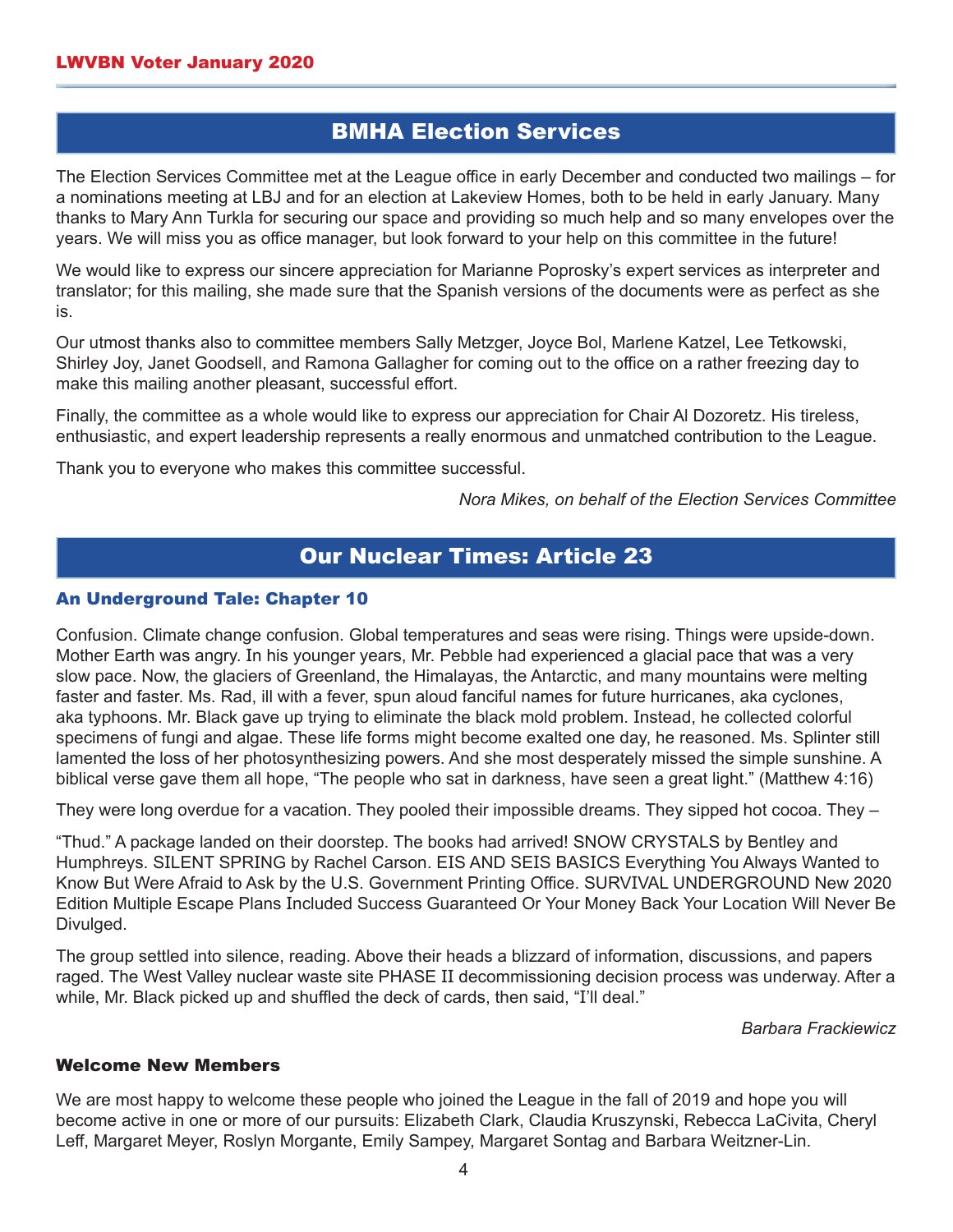

#### Please complete a separate form for each person nominated and return it by mail to LWVBN, 1292 Delaware Avenue, Buffalo, NY 14209, or by email to **hwbn@ hwbn.org** by **February 21, 2020.**

#### Please direct questions to Terri Parks at hwoter@ verizon.net.

Any person from the communities in Erie and Niagara Counties who has contributed to the community in a meaningful way to make democracy work is eligible for the award. This application needs to be completed by the nominator.

| Nominator:<br><u> 2000 - Jan James James James James James James James James James James James James James James James James Ja</u>                                                                                                             |
|-------------------------------------------------------------------------------------------------------------------------------------------------------------------------------------------------------------------------------------------------|
| Organization:                                                                                                                                                                                                                                   |
| Email address:<br>the control of the control of the control of the control of the control of the control of the control of the control of the control of the control of the control of the control of the control of the control of the control |
| <b>Nominee:</b>                                                                                                                                                                                                                                 |
|                                                                                                                                                                                                                                                 |
| Contact information for the nominee                                                                                                                                                                                                             |
|                                                                                                                                                                                                                                                 |
|                                                                                                                                                                                                                                                 |
|                                                                                                                                                                                                                                                 |
| Phone:                                                                                                                                                                                                                                          |
|                                                                                                                                                                                                                                                 |
| Profession (current/previous):                                                                                                                                                                                                                  |
|                                                                                                                                                                                                                                                 |
|                                                                                                                                                                                                                                                 |
| How long has this individual been active in the community?                                                                                                                                                                                      |
| About the nominee                                                                                                                                                                                                                               |
| In one sentence, tell us why the individual you are nominating should be considered for the<br>Making Democracy Work Award.                                                                                                                     |
|                                                                                                                                                                                                                                                 |
|                                                                                                                                                                                                                                                 |
|                                                                                                                                                                                                                                                 |
|                                                                                                                                                                                                                                                 |
| 1. The League of Women Voters celebrates community leaders: individuals who have                                                                                                                                                                |
| envisioned a way to improve the community and have mobilized others to work with them to<br>effect a change that has benefited the broader community. How does the individual you are                                                           |
| nominating exemplify community leadership?                                                                                                                                                                                                      |
|                                                                                                                                                                                                                                                 |
|                                                                                                                                                                                                                                                 |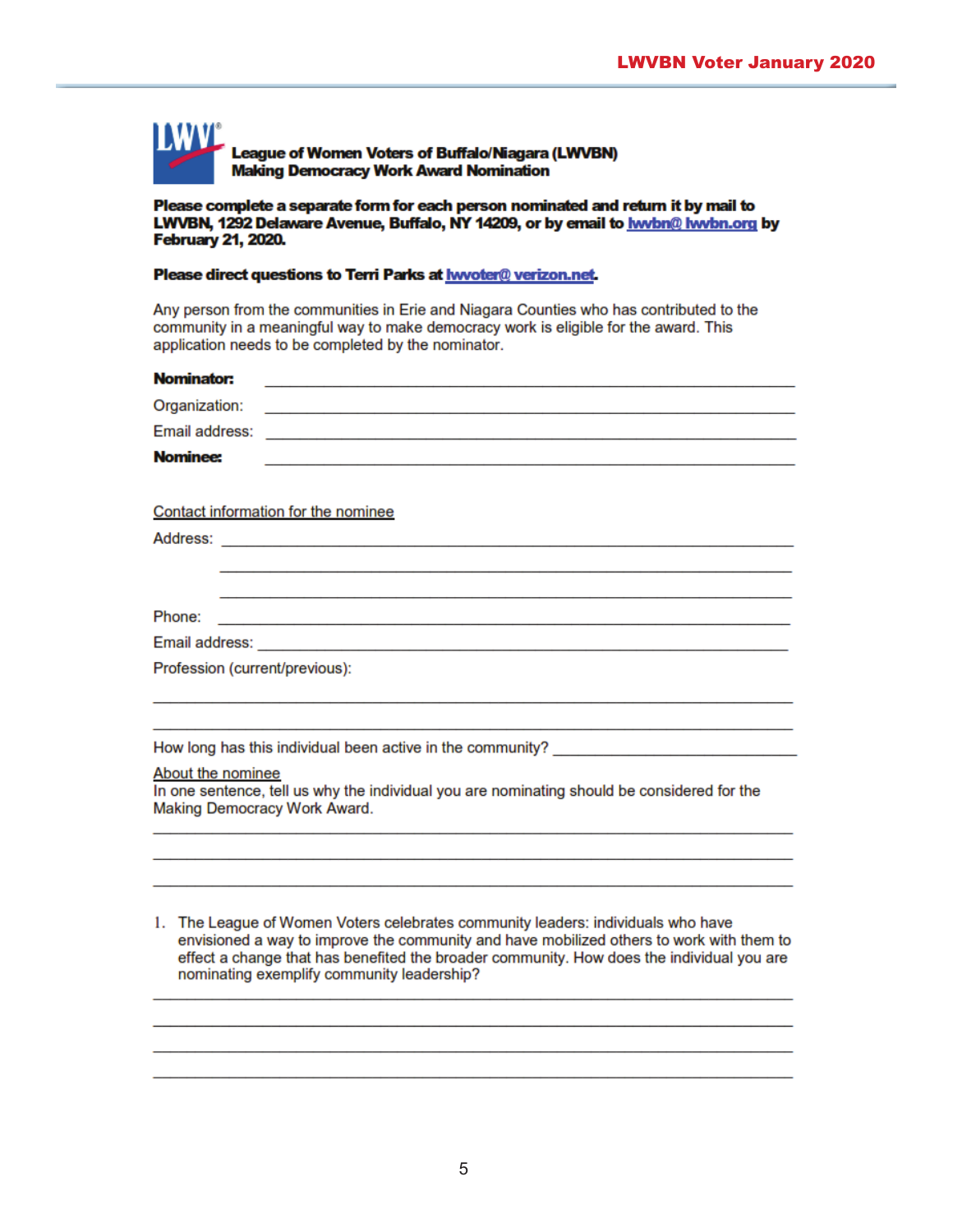2. Please describe in detail what impact this individual has had on our community. What population/organization/event has benefited from the nominee's efforts?

3. How does this individual stand out from other leaders in the community?

4. What are your personal experiences with the nominee, if any?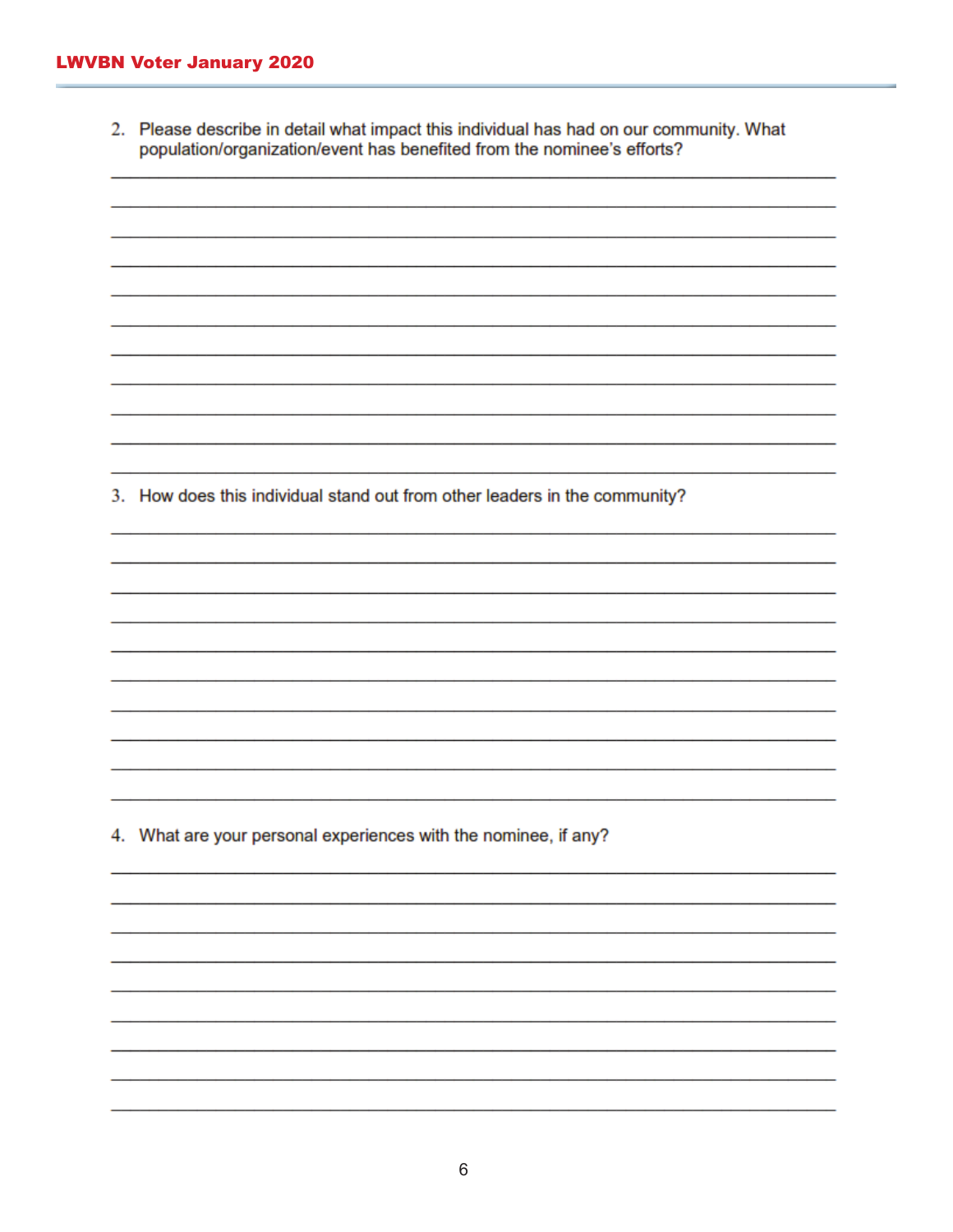# Money In Politics

#### Voter Representation/Electoral Systems Position

The national League, 11 state Leagues and one local League have proposed that the LWVUS adopt a Position on Voter Representation/Electoral Systems by concurrence at the LWVUS Convention 2020. Our League's Money In Politics Committee will conduct this concurrence for our membership this spring. The Position recommended by LWVUS reads as follows:

*The LWVUS promotes an open government that is representative, accountable and responsive. We encourage electoral methods that provide the broadest voter representation possible. Whether for single or multiple winner contests, the League supports electoral methods that:*

- *Encourage voter participation and voter engagement*
- *• Encourage those with minority opinions to participate, including underrepresented communities*
- *• Are verifiable and auditable*
- *Promote access to voting*
- *• Maximize effective voting and minimize "wasted" votes*
- *Promote sincere voting over strategic voting*
- *• Require the winner to receive a majority of the votes for executive and single seat offices*
- *• Are compatible with acceptable ballot-casting methods, including vote-by-mail*

*The LWVUS supports this concurrence because we currently do not have a position on how we elect our representatives. Our Mission, our Principles, and our trademark "Making Democracy Work" all speak to empowering voters through representation.*

*When voters are denied representation because of where they live, the way their district lines are drawn, or because they are an ethnic or political minority, voter apathy shouldn't come as a surprise. The purpose of*  having this Position is to provide a clear, but flexible, base for evaluating electoral systems that empower *voters.* 

**This Position does not support a particular electoral system as no system is perfect.** However, some are better than others at enhancing representation for voters. This Position is based on criteria to consider when evaluating electoral options that meet the needs of a community and the voters.

#### **This Position does not require local or state League action. Like many of our positions,** it is there when we need it.

Electoral systems are tied to representation of voters, so we will provide some basic terminology in the next Voter. Save this MIP Update and participate in this concurrence discussion in time for the National League Convention 2020.

#### LWVNY criticizes the Public Campaign Finance Commission's reform proposal

In response to New York State's proposed campaign finance reforms, Sally Robinson, advocacy director for the League of Women Voters of New York State, provided the following statement:

"The League continues to believe that comprehensive campaign finance reform is the change New York's state government desperately needs above all. This commission had before it a historic opportunity to make significant improvements to our broken campaign finance system, centered around a small donor matching system that would actually work. Instead, they are leaving the job half-done and have allowed themselves to be distracted with issues that are tangential to their mission. The complex small donor matching system proposed by this commission in some ways may be seen to be designed to favor incumbents. The League believes that much lower campaign contribution limits for all candidates and parties and better enforcement are necessary for any new public financing system to function as intended and fix how elections work in this state."